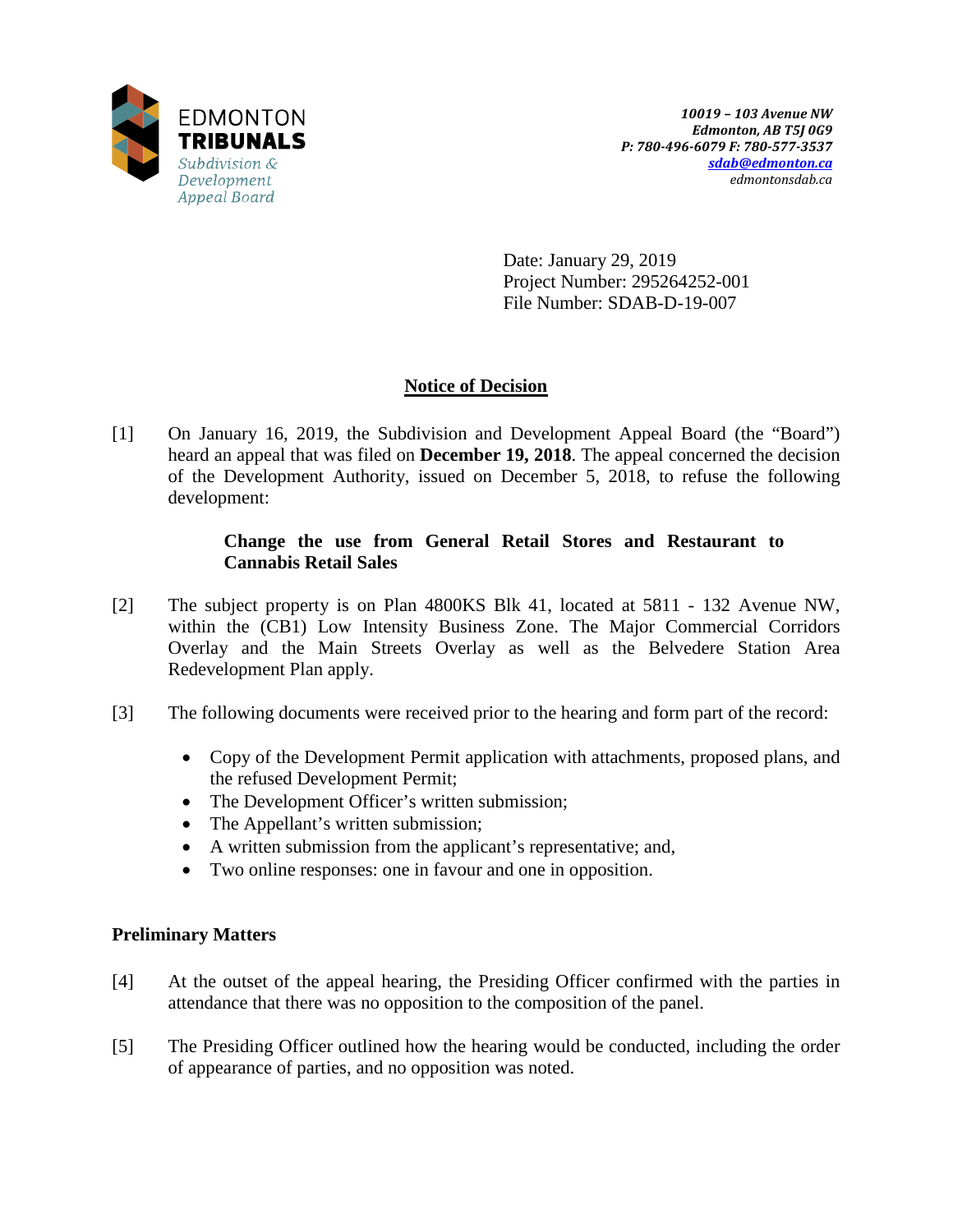[6] The appeal was filed on time, in accordance with Section 686 of the *Municipal Government Act*, RSA 2000, c M-26 ("*MGA*")

#### **Summary of Hearing**

- *i) Position of the Appellant, Ogilvie LLP*
- [7] Mr. K. Haldane appeared to represent the landlord of the subject Site. He was accompanied by his clients, R. Sethi, M. Boychuk and J. Weinkauf.
- [8] Cannabis Retail Sales is a Permitted Use in the (CB1) Low Intensity Business Zone.
- [9] The proposed development is located at least 200 metres from any other Cannabis Retail Sales as per Section 70.1 of the *Edmonton Zoning Bylaw (*the *"Bylaw").* It also meets the 100 metre separation requirements from Community Recreation Service Use, community recreation facilities, a provincial health care facility, and public lands as per Section 70.3 of the *Bylaw*. The only difficulty is it is located, as the crow flies, 197 metres from a public education facility (Belvedere Elementary School) rather than the required 200 metres as per Section 70.2 of the *Bylaw*.
- [10] Section 70.4 of the *Bylaw* stipulates that a Development Officer shall not grant a variance to the required separation distance between Cannabis Retail Sales and a school. The Development Officer must refuse the application no matter how small the required variance is.
- [11] Mr. Haldane referred the Board to Tab 4 of his submission, which contained several aerial photos to provide context as to the location of the subject Site and the School. While the School Site is almost rectangular, it juts out slightly at the southeast corner, resulting in the 3-metre setback deficiency. The aerial photos confirm that it is a long walk from the southeast corner of the School Site to the actual School. It is approximately 125 metres to the nearest point of the playground and 200 metres to the nearest point of the School from this Site boundary.
- [12] Tab 5 of Mr. Haldane's submission contained a series of photographs taken from various angles of the immediate neighbourhood. These photographs show that the subject Site and the School are not visible to each other. Also included under this Tab is a photograph of the major road separating the two Sites (132 Avenue).
- [13] Tab 6 is an excerpt from the public engagement summary regarding cannabis. This document indicates that it is more important that Cannabis Retail Sales be separated from Junior and Senior High Schools as there is more of a draw to cannabis use for teenagers than for elementary students. Mr. Haldane referred to a previous SDAB decision, *SDAB-D-18-194*, where the Board found that it would be highly unlikely that elementary students would be allowed into a Cannabis Retail Sales location to purchase cannabis. If they were, it would not be a planning failure but a failure of the operator of the Cannabis Retail Sales.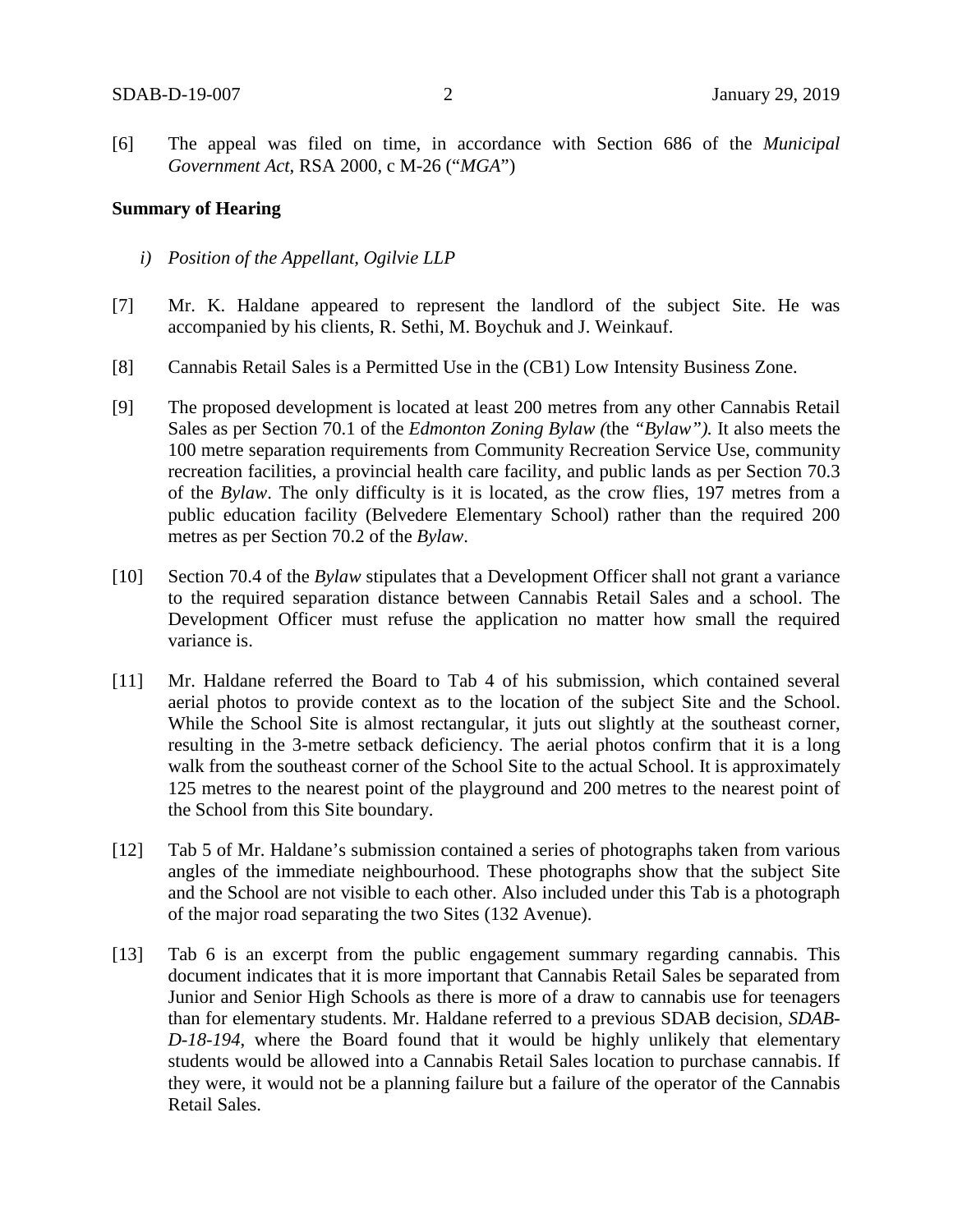- [14] The final tab of Mr. Haldane's submission contains a report presented to Council when Section 70 of the *Edmonton Zoning Bylaw* was enacted. This report states: "A 200-metre separation distance between cannabis stores and schools and libraries will, in most cases, move potential cannabis stores out of sight of a school building or public library".
- [15] The Appellant referred to *Newcastle Centre GP Ltd v Edmonton (City), 2014 ABCA 295* (the *"Newcastle Decision"*) and questioned what impact a deficiency of 3 metres would have on the required separation distance based on the evidence presented.
- [16] The Appellant also noted that the only submission in opposition is a complaint about the Use, which is in itself permitted. No reference was made to the required variance in that complaint.
- [17] The Appellant requested that the Board amend the condition of the Development Authority requiring that operations commence within nine (9) months of the date of issuance of the Development Permit. Alberta Gaming Liquor and Cannabis Commission ("*AGLC*") has currently suspended the issuance of cannabis licences due to supply issues. The Appellants would like this condition to state that they have nine (9) months to commence operations from when the AGLC lifts its freeze.
- [18] In response to a question from the Board, the Appellant confirmed that their building will be constructed by the end of this year.
	- *ii) Position of the Applicant's Representative, Mediated Solutions*
- [19] Mr. Dack, a planner with Mediated Solutions, appeared to represent the Applicant, Planworks Architecture Inc. for New Leaf Cannabis.
- [20] The actual separation distance from the School to the proposed development is considerably more than 200 metres. The walking distance from the southeastern boundary of the School yard to the Cannabis Retail Sales Use Site is 265 metres. It is another 30 metres across the shopping mall property before you reach the building where the Cannabis Retail Sales is located.
- [21] The Applicants chose this location because of its proximity to Fort Road, which will provide access to a regional market. The development will be more vehicular centric rather than pedestrian oriented. They do not expect much traffic from the residential neighbourhood and their location will have no negative impact on any neighbours or on the community.
- [22] Mr. Dack explained to the Board that different jurisdictions have been trying to adjudicate appropriate setback distances between schools and cannabis stores. The province has set the separation distance at 100 metres and the City of Calgary has set it at 150 metres. The City of Edmonton has been more cautious about the impact of cannabis on children and has one of the largest separation distances at 200 metres.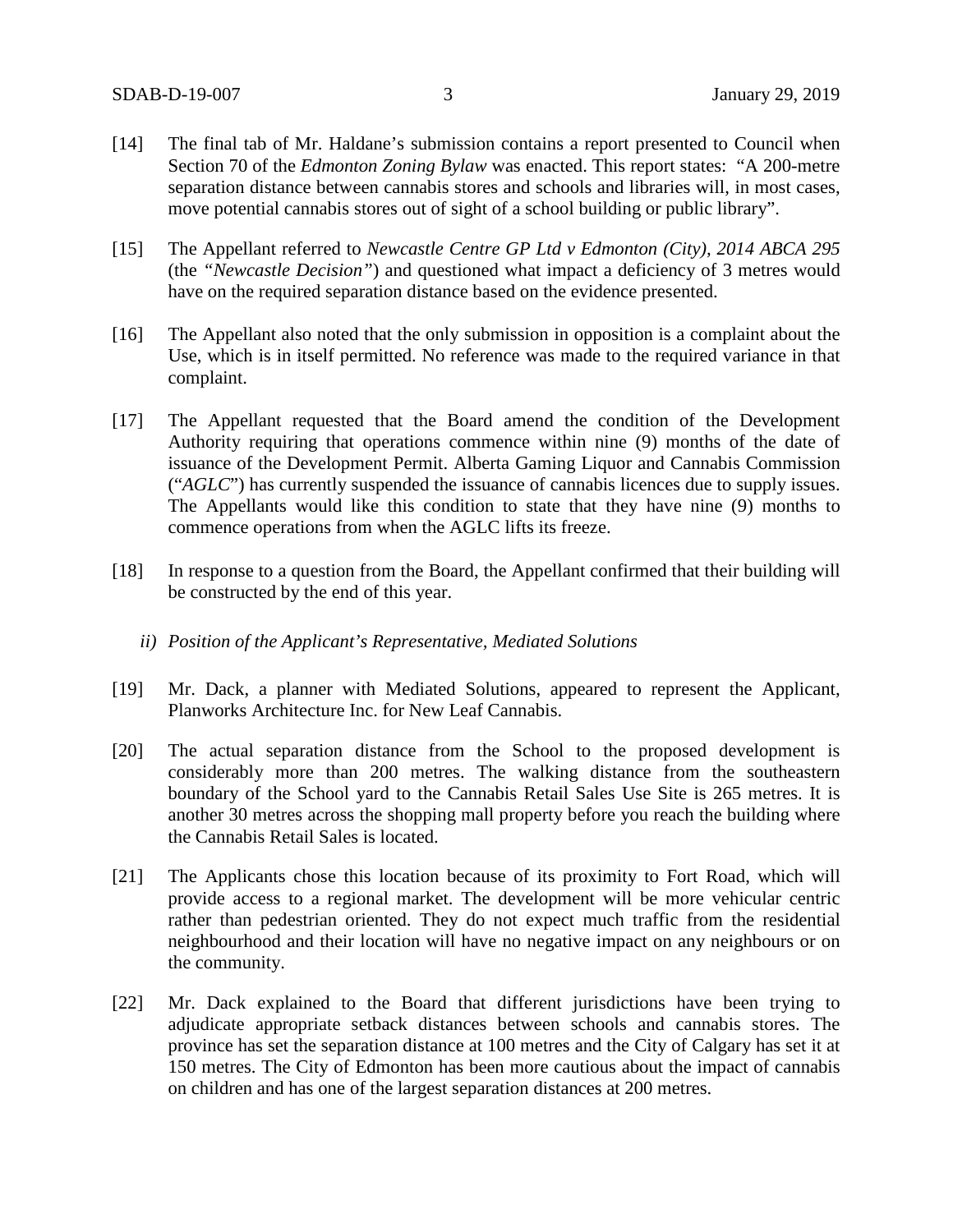[23] In response to a question from the Board, Mr. Dack deferred to Mr. Haldane for the answer. Mr. Haldane confirmed that the proposed development complies with all provincial regulations.

*iii) Position of the Development Officer, I. Welch*

[24] The Development Authority did not attend the hearing and the Board relied on Mr. Welch's written submission.

#### **Decision**

- [25] The appeal is **ALLOWED** and the decision of the Development Authority is **REVOKED**. The development is **GRANTED** as applied for to the Development Authority, subject to the following **CONDITIONS**:
	- 1. The development must commence within nine (9) months of the date after which Alberta Gaming Liquor and Cannabis Commission ("*AGLC*") removes its temporary suspension for accepting and issuing applications for Cannabis Retail licensing.
	- 2. Exterior lighting shall be developed to provide a safe lit environment in accordance with Sections 51 and 58 and to the satisfaction of the Development Officer.
	- 3. Any outdoor lighting for any development shall be located and arranged so that no direct rays of light are directed at any adjoining properties, or interfere with the effectiveness of any traffic control devices. (Reference Section 51 of the *Edmonton Zoning Bylaw* 12800).

#### NOTES:

- 1. An approved Development Permit means that the proposed development has been reviewed only against the provisions of the *Edmonton Zoning Bylaw*. It does not remove obligations to conform with other legislation, bylaws or land title instruments such as the Municipal Government Act, the ERCB Directive 079, the Edmonton Safety Codes Permit Bylaw or any caveats, covenants or easements that might be attached to the Site.
- 2. The Development Permit shall not be valid unless and until the conditions of approval, save those of a continuing nature, have been fulfilled and no notice of appeal from such approval has been served on the Subdivision and Development Appeal Board within the time period specified in Subsection 21.1 of the *MGA* (Ref. Section 17.1 of the *Edmonton Zoning Bylaw*).
- 3. Signs require separate Development Applications.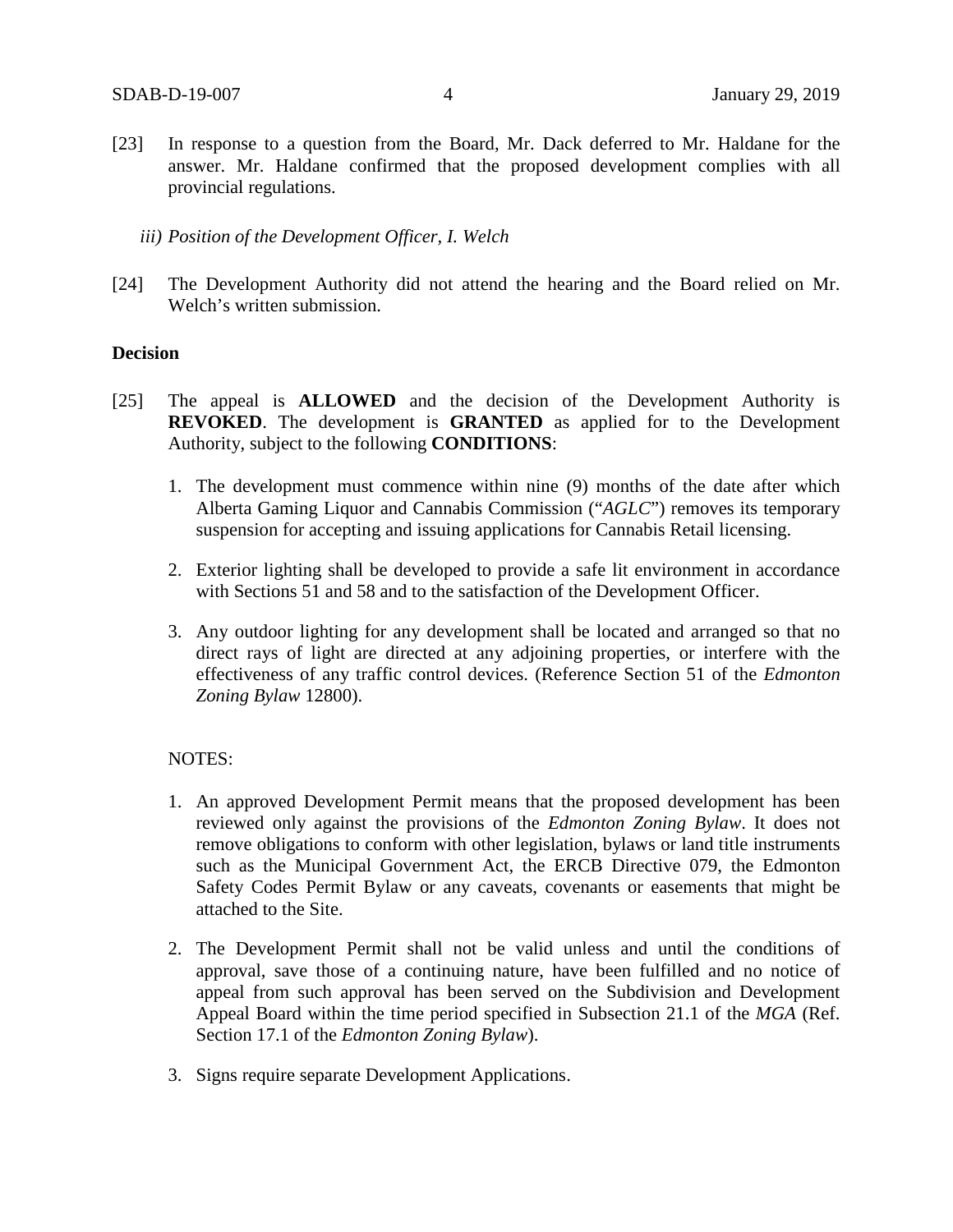- 4. The City of Edmonton does not conduct independent environmental checks of land within the City. If you are concerned about the suitability of this property for any purpose, you should conduct your own tests and reviews. The City of Edmonton, in issuing this Development Permit, makes no representations and offers no warranties as to the suitability of the property for any purpose or as to the presence or absence of any environmental contaminants on the property.
- 5. A Building Permit is required for any construction or change in use of a building. For a building permit, and prior to the Plans Examination review, you require construction drawings and the payment of fees. Please contact 311 Call Centre for further information.
- 6. This Development Permit is not a Business Licence. A separate application must be made for a Business Licence.
- [26] In granting the development, the following variance to the *Edmonton Zoning Bylaw* is allowed:
	- 1. The minimum required 200-metre separation distance between the Cannabis Retail Sales Site and the School Site (Belvedere Public) pursuant to Section 70.2(a) is reduced by 3 metres to permit a minimum allowable separation distance of 197 metres.

## **Reasons for Decision**

- [27] The proposed development is to change the Use from General Retail Stores and Restaurant to Cannabis Retail Sales. The subject Site is located in the (CB1) Low Intensity Business Zone. Pursuant to Section 330.2(3) of the *Edmonton Zoning Bylaw (*the *"Bylaw")*, Cannabis Retail Sales is a Permitted Use in this Zone.
- [28] The Board is mindful of Section 687(3)(a.4) of the *Municipal Government Act* (the "*MGA*"). This section directs that in making this decision, the Board must comply with applicable requirements of the regulations under the *Gaming, Liquor and Cannabis Act*, respecting the location of premises described in a cannabis licence and distances between those premises and other premises. Based on the submissions of the parties, the Board finds that the requirements of those regulations have been satisfied and this Board has met its obligation under Section 687(3)(a.4) of the *MGA*.
- [29] The proposed Cannabis Retail Sales conforms to all of the development regulations contained in the *Bylaw* with the exception of Section 70.2(a).
- [30] Section 70.2(a) of the *Bylaw* states that:

Any Site containing a Cannabis Retail Sales shall not be located less than [200](javascript:void(0);)  [me](javascript:void(0);)tres from any Site being used for a public library, or for public or private education at the time of the application for the Development Permit for the Cannabis Retail Sales. For the purposes of this subsection only: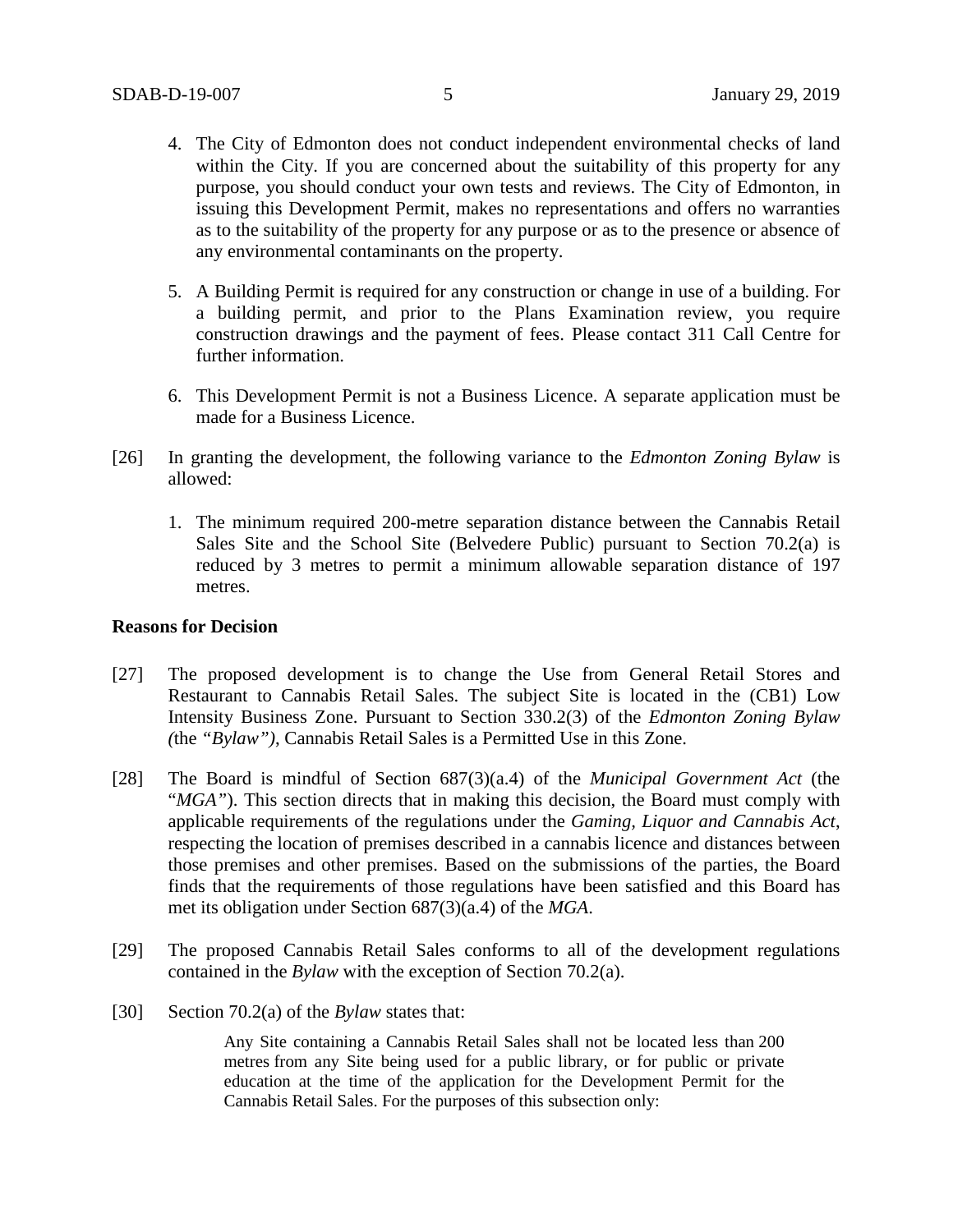- a. the [200 me](javascript:void(0);)tre separation distance shall be measured from the closest point of the subject Site boundary to the closest point of another Site boundary, and shall not be measured from Zone boundaries or from the edges of structures.
- [31] The Board considered that two online responses were received; one in support of the development and one opposed to cannabis Use in general.
- [32] The issue before the Board is whether a variance of 3 metres could be granted in respect of the regulations in Section 70.2(a) of the *Bylaw*. This Section requires a 200-metre separation distance between the Site of a Cannabis Retail Sales and any Site being used for public education (the "School").
- [33] The Development Authority refused the development permit application because it was determined that the subject Site of the proposed Cannabis Retail Sales is located 197 metres from the Site being used for public education. The Appellant conceded that as calculated by Section 70.2, the separation distance was deficient by 3 metres.
- [34] Based on the evidence provided by the Appellant, the Board found multiple factors that mitigate the potential likelihood of a material impact attributable to the requested variance to the separation distance between the two Sites. Therefore, the requested variance is granted for the following reasons:
	- 1. The Board acknowledges that due to the extensive development between the School and the proposed Cannabis Retail Sales, it would take someone walking 265 metres to get from the closest point of the School Site to the Cannabis Retail Sales Site.
	- 2. Both the School and the Cannabis Retail Sales are located on the far ends of their respective Sites, making each as far away as possible from one another.
	- 3. The Board acknowledges that evidence was provided illustrating that the School building to its Site boundary is approximately 200 metres, School Site to Cannabis Retail Sales Site is 197 metres, and the Site boundary of the proposed development to the store front is approximately 30 metres. From this evidence, the Board notes that the Cannabis Retail Sales to the School, door to door, is approximately 427 metres as the crow flies.
	- 4. The Board heard evidence that the school Site is shaped irregularly and juts out to the southeast of the Site, which is closest to the Cannabis Retail Sales. The Board accepts that without this irregularity, these two Sites would not violate the *Bylaw's* stipulated separation distance.
	- 5. 132 Avenue and other significant development including residential housing act as buffers between the Sites, blocking the sight lines to the proposed Cannabis Retail Sales from the School.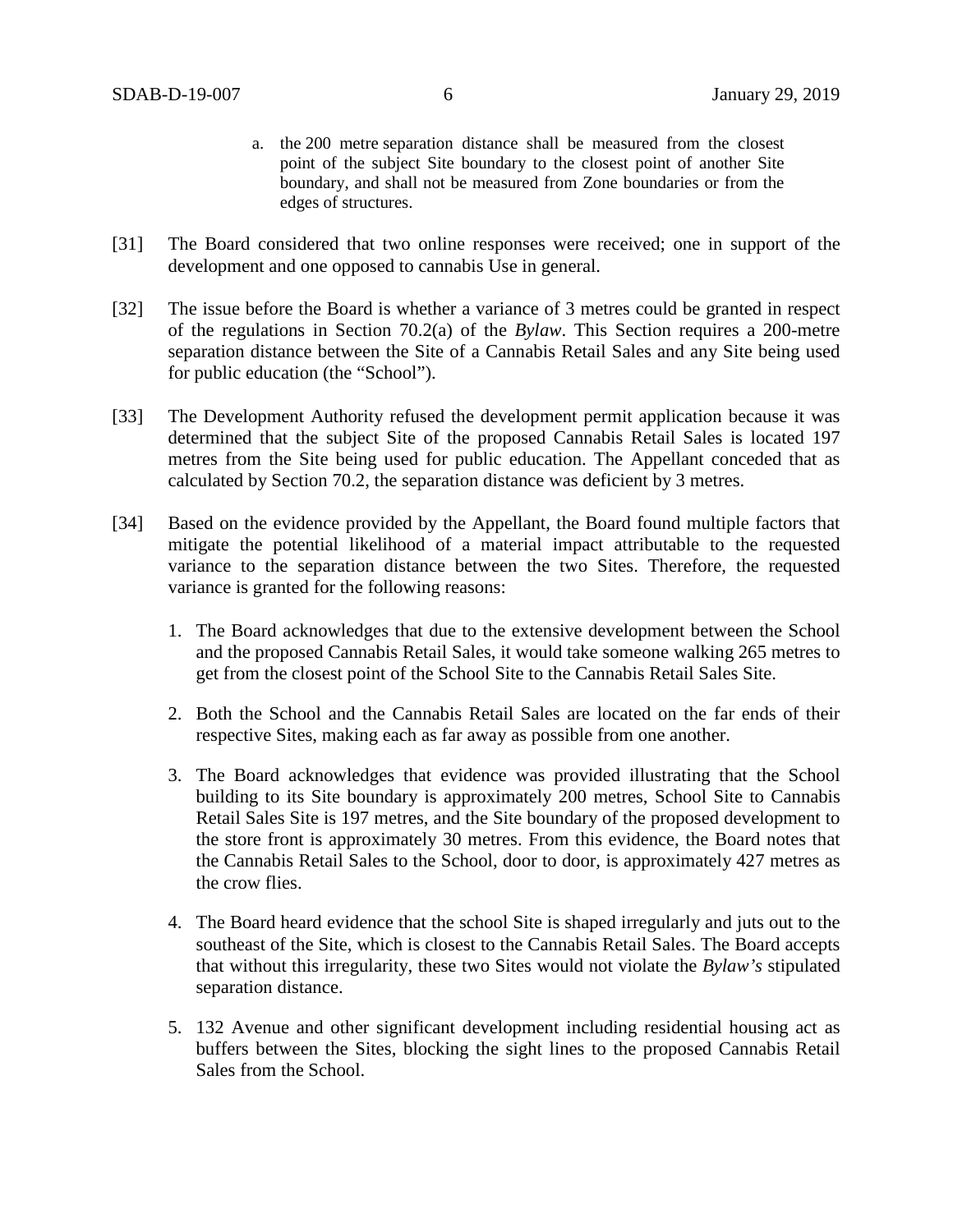- 6. Specifically, the Board notes that the School Site contains a large sports field, is not visible from the retail location, and is not on the same Avenue. Due to these factors, it is unlikely that patrons of the Cannabis Retail Sales would cross a Collector Roadway (132 Avenue) to go to the sports field to consume cannabis.
- 7. The Board concludes that it is also unlikely that any children from the School would leave the School Site and cross this same Collector Roadway (132 Avenue) to go to the Cannabis Retail Sales location.
- 8. The Appellant submitted into evidence a document at Tab 7 of his written submission providing a report which outlines the intentions behind the cannabis regulations. At page 3 of 5 of the document it states: "A 200-metre separation distance between cannabis stores and schools and libraries will, in most cases, move potential cannabis stores out of sight of a school building or public library". The Board notes that the intention of the regulation, to reduce sight lines between Schools and Cannabis Retail Sales, has been met in this circumstance.
- 9. The Appellant submitted into evidence the results of a public consultation process which led the City to create a 200-metre buffer zone between Schools and Cannabis Retail Sales. At page 14 of that document it states: "It is more important to be separated from junior and senior high schools as there is more of a draw for teenagers than from elementary schools or daycares where they are not allowed to leave the grounds anyway". The Board heard evidence that the current school is an Elementary School.
- 10. This School was notified of the proposed development and provided no response.
- [35] Section 70.6 obliges the Development Officer to impose a two part condition for a Cannabis Retail Sales. Section 70.6 states:

The Development Officer shall impose a condition on any Development Permit issued for Cannabis Retail Sales requiring that the development:

- a. shall not commence until authorized by and compliant with superior legislation; and
- b. must commence within nine (9) months of the date of approval of the Development Permit.

For the purposes of Section 70.6, development commences when the Cannabis Retail Sales Use is established or begins operation.

[36] On November 21, 2018, AGLC placed a temporary suspension on all new applications due to a supply shortage of legal cannabis. As a result, there is a potential of Section 70.6 to create a hardship situation. To relieve a possible hardship, the Board varied the requirement to: *development must commence within nine (9) months of the date when Alberta Gaming Liquor and Cannabis Commission ("AGLC") removes its temporary*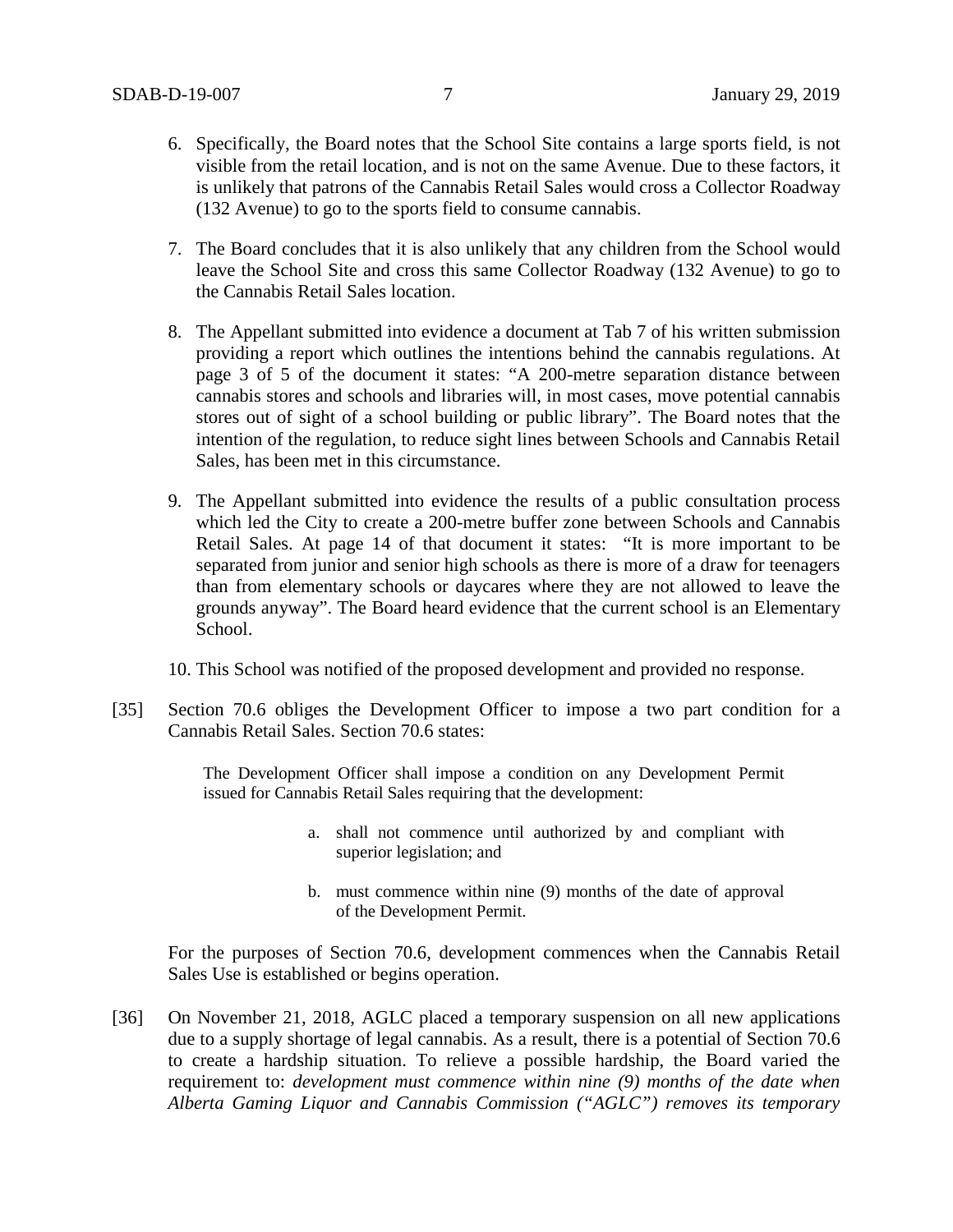*suspension for accepting and issuing applications for Cannabis Retail licensing.* (See above; Paragraph [25])

[37] For the above reasons, the Board finds that granting the separation distance variance and the conditions imposed will not unduly interfere with the amenities of the neighbourhood, nor materially interfere with or affect the use, enjoyment or value of neighbouring parcels of land.

Mr. B. Gibson, Presiding Officer Subdivision and Development Appeal Board

Board Members in Attendance: Mr. R. Handa; Ms. M. McCallum; Mr. A. Peterson; Mr. M. Young

cc: City of Edmonton, Development & Zoning Services, Attn: Mr. Welch / Mr. Luke